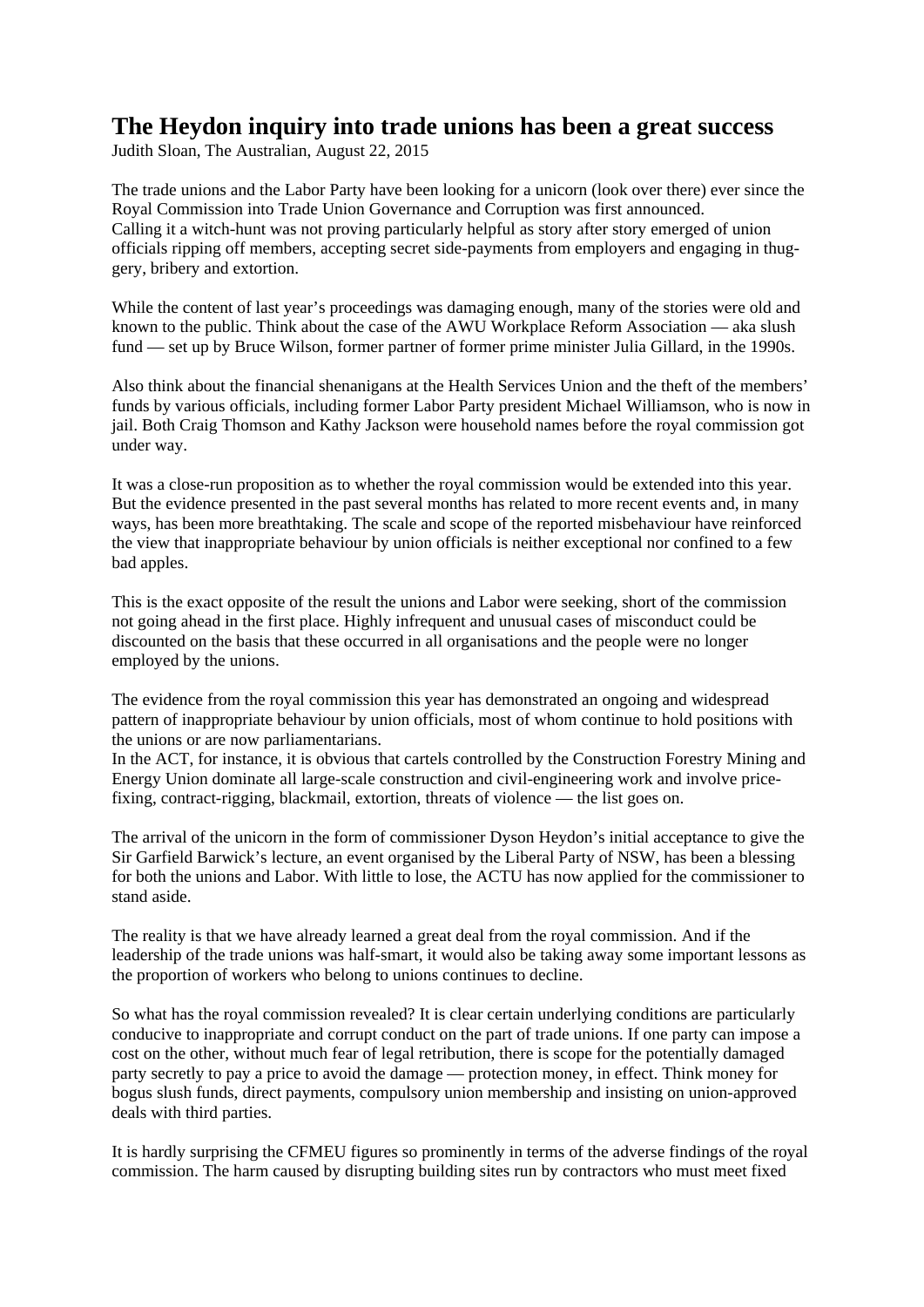budgets and set completion dates is potentially substantial. What is more surprising are the revelations of union misconduct that do not fit the typical profile of corruption.

Take the stories involving the Australian Workers Union. There was very little likelihood the AWU was in a position to bring on a strike, in part because the workers would have refused to take part but also because damaging employing companies facing highly competitive conditions makes little sense. To understand the modus operandi of the AWU, it is important to acknowledge the stranglehold unions have in relation to achieving the easy ratification of enterprise bargaining agreements and the scope this confers on unions to receive secret side payments and other benefits (phantom members, for instance) from employers. By offering flexibility of pay and conditions to employers — think the labour hire cleaning company Cleanevent and Chiquita Mushrooms, in particular — the AWU was able to cut deals that saw workers technically worse off than the award but potentially better off in terms of guaranteed weekly pay, at least for permanent workers.

But the key was the ability of the AWU to make these flexible arrangements legal by dint of an obliging regulator that waves through union EBAs and simply takes the union's word on face value in relation to any undertakings. Any other agent of the workers could have cut similar deals — and probably for much less than the AWU implicitly charged — but there could be no guarantee the regulator wouldn't object, even if the terms were pretty much in line with the AWU agreements. The point is that there are numerous actors who have to play their required roles to enable the unions to dud their members, but feather their own nests at the same time.

The third scenario is the straightforward ripping off of members — the case of the HSU. By and large, there is little scope for this union to extract payments from employers, in part because many of the employers are in the public sector. To be sure, former HSU national secretary Jackson pocketed an ex gratia payment made by a cancer hospital to cover the union's cost of sorting out a long-running dispute about overtime payments. But a handful of HSU officials simply stole money from the members by inflating their salaries and using members' money to pay for private expenses.

These shady and dishonest arrangements came to light because former HSU national secretary Thomson sued Fairfax Media for defamation and Jackson dobbed in factional enemy Williamson, former HSU national president.

There had been many signs of financial mismanagement at the HSU before these revelations, as indicated by the incredibly weak regulatory efforts of the Fair Work Commission to compel the HSU to meet its financial reporting requirements. But nothing really came of the odd letter or two.

It was only when the information about Thomson's inappropriate spending became public that the FWC commissioned its own drawn-out (and pointless) inquiry.

So what are the lessons we can already draw from the royal commission? There are some industries, most notably large-scale construction, that are particularly susceptible to shady, cartel-like behaviour by unions and employers. There is a strong argument for separate regulation; hence, the strong case for the reinstatement of the Australian Building and Construction Commission, which is akin to a standing royal commission.

The second lesson is the need for much greater transparency on the part of registered unions. Members must be given access to meaningful, up-to-date financial statements to prevent a further case similar to the HSU. (There could be other cases along HSU lines but we simply don't know about them.) The present arrangements are grossly deficient but we know the FWC will never regulate unions adequately.

The third lesson is that competitive unionism would do a great deal to root out misconduct and corrupt behaviour by unions. Were workers able to join alternative unions, these unions would not only be spruiking the benefits of membership but checking on the behaviour of their competitors.